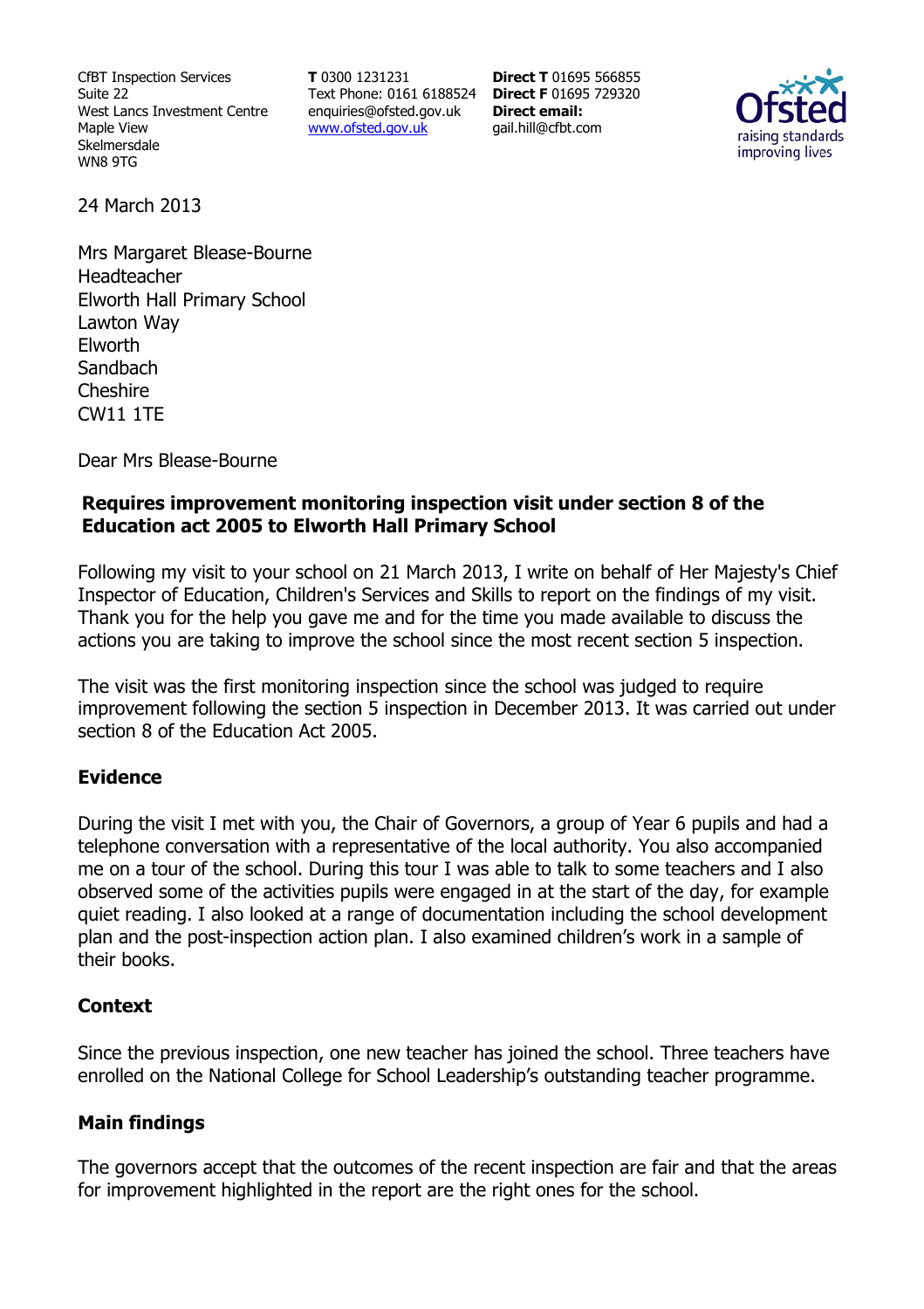You and your senior colleagues have acted quickly in producing detailed plans to improve the quality of teaching and learning. You have taken rapid action to:

- strengthen lesson planning so that teachers take into account the needs of all pupils
- improve the quality of marking.

Since the inspection the system for checking the quality of teaching has been strengthened. Teachers are more accountable for the quality of their work in the classroom and for the achievement of their pupils.

The school development plan identifies the main priorities for improvement and is underpinned by a separate post-inspection action plan. This plan describes the actions that leaders and managers will take to improve the quality of teaching, improve standards in writing and mathematics in Key Stage 1 and increase the progress pupils make in English at Key Stage 2. Responsibility for overseeing aspects of the action plan is shared amongst senior and middle leaders. This is strengthening the capacity of leadership and management across the school.

Although planning is detailed it lacks precision. The targets for improvement described in both plans are not in an order of priority. So it is not clear which of them are the most important. In addition, not enough consideration has been given to how the pace of improvement is going to be managed. Consequently some of the timescales in the postinspection action plan are unrealistic, with a large number of improvement activities scheduled to take place at the same time.

You, your senior colleagues and governors are taking effective action to tackle the areas requiring improvement identified at the recent Section 5 inspection. Following my visit to the school, I recommend that you take further action to:

- sharpen the school development and post-inspection action plans so that it is clear what the order of priorities are
- ensure that the timescales in the post-inspection action plan are realistic so that the school's improvement programme can be effectively managed
- enable those teachers on the outstanding teacher programme to share their good practice with colleagues, so that they continue to improve the quality of teaching and learning in the school.

Ofsted will continue to monitor the school until the next section 5 inspection.

# **External support**

The local authority is working effectively with you and your team to provide help and support tailored to the needs of the school. Officers have arranged for a consultant headteacher to work with staff in the school to improve the assessment of pupils' writing. External consultants have provided training for senior leaders in monitoring and evaluating the work of the school including gathering reliable and accurate information on the quality of teaching and marking of pupils' work. An external consultant has also been working with the curriculum leader for mathematics to improve the quality of mathematics teaching in Key Stage1.